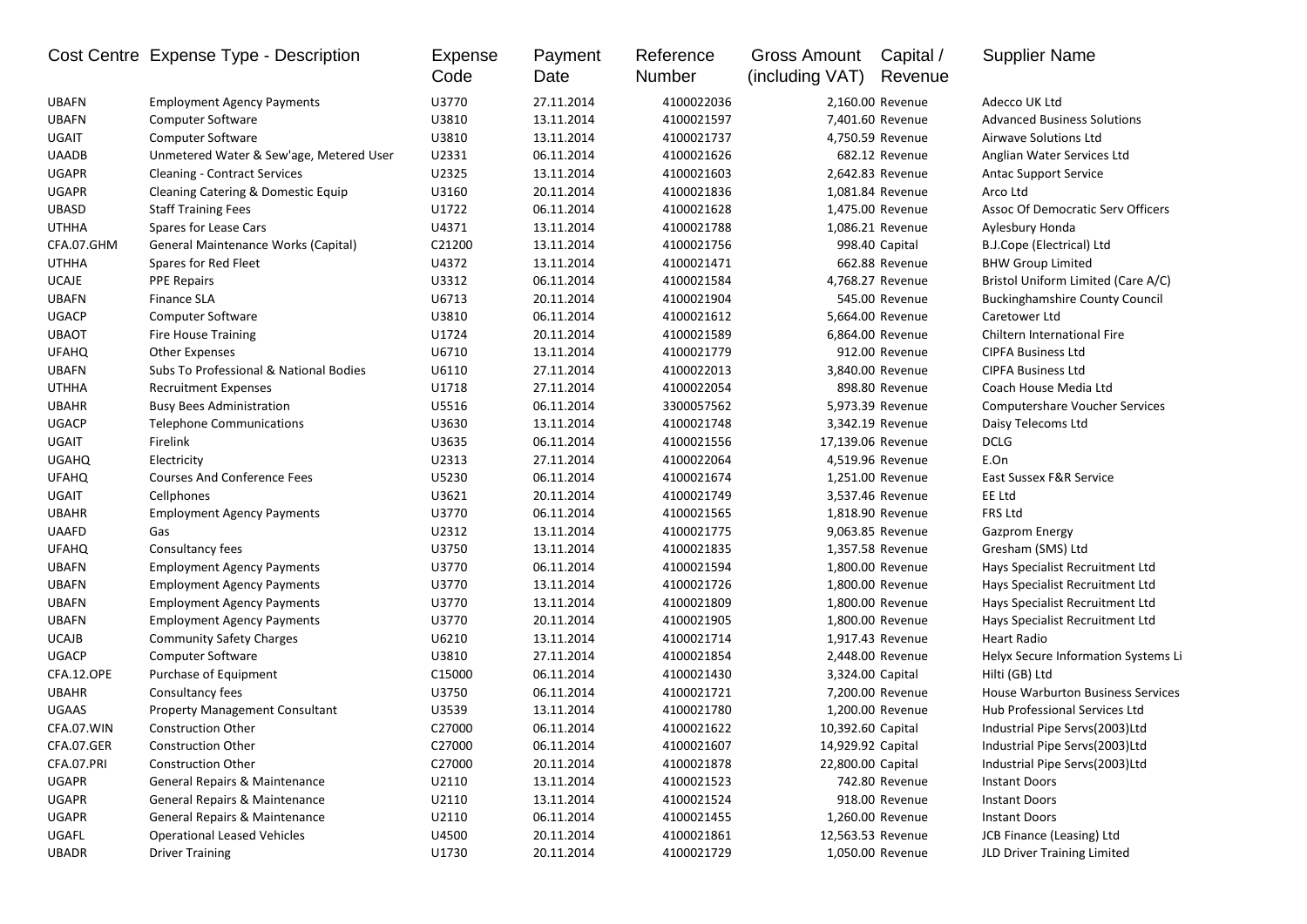|              | Cost Centre Expense Type - Description    | <b>Expense</b><br>Code | Payment<br>Date | Reference<br>Number | Gross Amount<br>(including VAT) | Capital /<br>Revenue | <b>Supplier Name</b>                 |
|--------------|-------------------------------------------|------------------------|-----------------|---------------------|---------------------------------|----------------------|--------------------------------------|
| <b>UCAJE</b> | Protective Clothing                       | U3311                  | 06.11.2014      | 4100021717          |                                 | 1,810.80 Revenue     | Jolly Safety Equipment Ltd           |
| <b>UCAJE</b> | <b>Operational Equipment</b>              | U3123                  | 06.11.2014      | 4100021587          |                                 | 519.60 Revenue       | K.T.C Fire Workshops                 |
| <b>UCAJE</b> | <b>Operational Equipment</b>              | U3123                  | 06.11.2014      | 4100021586          |                                 | 624.00 Revenue       | K.T.C Fire Workshops                 |
| <b>UGAHQ</b> | <b>Planned Preventative Maintenance</b>   | U2151                  | 06.11.2014      | 4100021633          |                                 | 865.44 Revenue       | Kee Services Ltd                     |
| UGAIT        | Paknet                                    | U3622                  | 06.11.2014      | 4100021515          |                                 | 660.00 Revenue       | Kiwi Data Solutions                  |
| <b>UGAIT</b> | <b>Computer Maintenance</b>               | U3815                  | 27.11.2014      | 4100021747          |                                 | 2,904.00 Revenue     | Koris Ltd                            |
| <b>UGAHQ</b> | <b>Planned Preventative Maintenance</b>   | U2151                  | 27.11.2014      | 4100021724          |                                 | 513.60 Revenue       | Land Structure Limited               |
| UGAFL        | Car Leasing                               | U4219                  | 27.11.2014      | 4100022091          |                                 | 554.41 Revenue       | Lex Autolease Ltd                    |
| UGAFL        | Car Leasing                               | U4219                  | 13.11.2014      | 4100021830          |                                 | 4,221.79 Revenue     | Lex Autolease Ltd                    |
| UGAFL        | Car Leasing                               | U4219                  | 27.11.2014      | 4100022081          |                                 | 7,715.95 Revenue     | Lex Autolease Ltd                    |
| <b>UAACG</b> | <b>Printing Stationery</b>                | U5110                  | 20.11.2014      | 4100021908          |                                 | 1,663.21 Revenue     | Lyreco UK Limited                    |
| <b>UBAOT</b> | <b>Course Catering Costs</b>              | U3270                  | 20.11.2014      | 4100021819          |                                 | 730.08 Revenue       | <b>Macintyre Catering</b>            |
| <b>UGAHQ</b> | Subsistence                               | U5221                  | 06.11.2014      | 4100021570          |                                 | 532.28 Revenue       | Mars Drinks UK                       |
| CFA.09.FIT   | Purchase of Computer Hardware             | C18000                 | 27.11.2014      | 4100021873          | 1,044.00 Capital                |                      | Misco                                |
| CFA.09.FIT   | Purchase of Computer Hardware             | C18000                 | 20.11.2014      | 4100021752          |                                 | 1,173.30 Capital     | Misco                                |
| CFA.09.FIT   | Purchase of Computer Hardware             | C18000                 | 20.11.2014      | 4100021753          |                                 | 1,401.18 Capital     | Misco                                |
| CFA.09.FIT   | Purchase of Computer Hardware             | C18000                 | 20.11.2014      | 4100021872          |                                 | 8,964.00 Capital     | Misco                                |
| <b>UGACP</b> | Consultancy fees                          | U3750                  | 20.11.2014      | 4100021838          |                                 | 1,440.00 Revenue     | Modis International Ltd              |
| <b>UGACP</b> | Consultancy fees                          | U3750                  | 20.11.2014      | 4100021840          |                                 | 1,440.00 Revenue     | Modis International Ltd              |
| <b>UGACP</b> | Consultancy fees                          | U3750                  | 20.11.2014      | 4100021758          |                                 | 1,620.00 Revenue     | Modis International Ltd              |
| <b>UGACP</b> | Consultancy fees                          | U3750                  | 06.11.2014      | 4100021598          |                                 | 1,800.00 Revenue     | Modis International Ltd              |
| <b>UGACP</b> | Consultancy fees                          | U3750                  | 06.11.2014      | 4100021599          |                                 | 1,800.00 Revenue     | Modis International Ltd              |
| <b>UGACP</b> | Consultancy fees                          | U3750                  | 06.11.2014      | 4100021600          |                                 | 1,800.00 Revenue     | Modis International Ltd              |
| <b>UGACP</b> | Consultancy fees                          | U3750                  | 06.11.2014      | 4100021601          |                                 | 1,800.00 Revenue     | Modis International Ltd              |
| <b>UGACP</b> | Consultancy fees                          | U3750                  | 20.11.2014      | 4100021837          |                                 | 1,800.00 Revenue     | Modis International Ltd              |
| <b>UGACP</b> | Consultancy fees                          | U3750                  | 20.11.2014      | 4100021839          |                                 | 1,800.00 Revenue     | Modis International Ltd              |
| <b>UCAJE</b> | <b>Protective Clothing</b>                | U3311                  | 20.11.2014      | 4100021711          |                                 | 677.88 Revenue       | MSA (Britain) Ltd                    |
| <b>UCAJE</b> | Protective Clothing                       | U3311                  | 06.11.2014      | 4100021438          |                                 | 1,124.82 Revenue     | MSA (Britain) Ltd                    |
| <b>UCAJE</b> | Protective Clothing                       | U3311                  | 27.11.2014      | 4100021816          |                                 | 3,235.14 Revenue     | MSA (Britain) Ltd                    |
| <b>UGACP</b> | <b>Computer Software</b>                  | U3810                  | 20.11.2014      | 4100021746          |                                 | 6,092.93 Revenue     | <b>Multitone Electronics Plc</b>     |
| <b>UCAJE</b> | Uniforms                                  | U3310                  | 13.11.2014      | 4100021725          |                                 | 1,172.69 Revenue     | <b>MWUK T/A Dimensions</b>           |
| <b>UCMCP</b> | Computer Hardware                         | U3811                  | 20.11.2014      | 4100021871          |                                 | 3,271.98 Revenue     | NTA Monitor Ltd                      |
| <b>UGAPR</b> | <b>Property Management Consultant</b>     | U3539                  | 13.11.2014      | 4100021630          |                                 | 2,394.00 Revenue     | <b>Oakleaf Technical Service Ltd</b> |
| <b>UBADR</b> | <b>Driver Training</b>                    | U1730                  | 13.11.2014      | 4100021812          |                                 | 665.04 Revenue       | <b>Oxfordshire County Council</b>    |
| <b>UBADR</b> | <b>Driver Training</b>                    | U1730                  | 13.11.2014      | 4100021815          |                                 | 3,551.56 Revenue     | Oxfordshire County Council           |
| <b>UGAFF</b> | Diesel Oil - Gas Oil                      | U4320                  | 06.11.2014      | 4100021657          |                                 | 1,850.94 Revenue     | Pace Fuelcare Ltd                    |
| UGAFF        | Diesel Oil - Gas Oil                      | U4320                  | 06.11.2014      | 4100021660          |                                 | 2,467.92 Revenue     | Pace Fuelcare Ltd                    |
| UGAFF        | Diesel Oil - Gas Oil                      | U4320                  | 06.11.2014      | 4100021659          |                                 | 2,838.11 Revenue     | Pace Fuelcare Ltd                    |
| UGAFF        | Diesel Oil - Gas Oil                      | U4320                  | 06.11.2014      | 4100021658          |                                 | 3,084.90 Revenue     | Pace Fuelcare Ltd                    |
| UGAFF        | Diesel Oil - Gas Oil                      | U4320                  | 06.11.2014      | 4100021656          |                                 | 3,948.67 Revenue     | Pace Fuelcare Ltd                    |
| <b>UBAHR</b> | <b>Occupational Health Nurse Sessions</b> | U1770                  | 13.11.2014      | 4100021733          |                                 | 579.60 Revenue       | People Asset Management Ltd          |
| <b>UBAHR</b> | <b>Occupational Health Nurse Sessions</b> | U1770                  | 13.11.2014      | 4100021732          |                                 | 4,521.20 Revenue     | People Asset Management Ltd          |
| <b>UBAOT</b> | <b>Water Awareness Training</b>           | U1729                  | 06.11.2014      | 4100021463          |                                 | 7,314.00 Revenue     | R3 Safety & Rescue Ltd               |